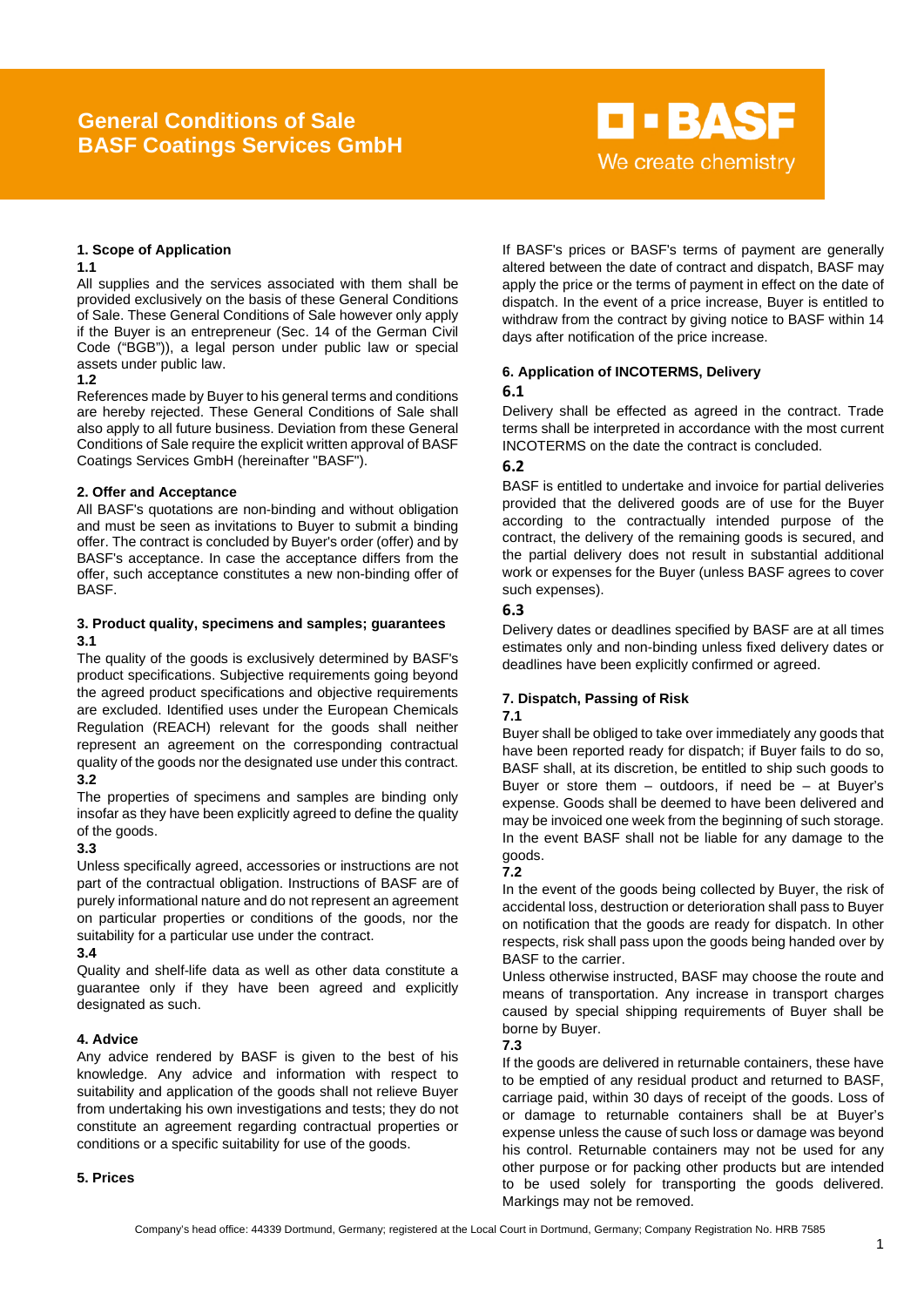## **General Conditions of Sale BASF Coatings Services GmbH**



## **7.4**

BASF will not take back one-way containers; however, within the area where the German Packaging Ordinance applies BASF will inform Buyer of a third party that will arrange for proper recycling of such containers in accordance with said Ordinance.

## **8. Damage in Transit**

Notice of claims arising out of damage in transit must be lodged by Buyer directly with the carrier within the period specified in the contract of carriage and BASF shall be provided with a copy thereof.

## **9. Compliance with legal requirements**

Unless specifically agreed otherwise, Buyer is responsible for compliance with all laws and regulations regarding import, transport, storage and use of the goods. This also includes the regular, successful performance of all necessary trainings regarding the handling and use of the goods (in particular, but not limited to such trainings required by the European Chemicals Regulation (REACH)).

## **10. Delay in Payment**

## **10.1**

Failure to pay the purchase price by the due date constitutes a fundamental breach of contractual obligations.

## **10.2**

In the event of a default in payment by Buyer, BASF is entitled to charge interest on the amount outstanding at the rate of 9 percentage points above the base interest rate announced by the German Federal Bank at the time payment is due if the amount is invoiced in euros, or, if invoiced in any other currency, at the rate of 9 percentage points above the discount rate of the main banking institution of the country of the invoiced currency at the time the payment is due.

## **11. Buyer's rights regarding defective goods 11.1**

The Buyer shall inspect the goods for defects immediately upon receipt. BASF must be notified of any defects that can be discovered during routine inspection without delay but at the latest within four weeks of receipt of the goods; other defects must be notified without delay but at the latest within four weeks after they are discovered. Notification must be in writing and must precisely describe the nature and extent of the defects.

## **11.2**

If the goods are defective and Buyer has duly notified BASF in accordance with item 10.1, Buyer has its statutory rights, provided that:

- a) BASF has the right to choose whether to remedy the defect or supply Buyer with non-defective replacement goods.
- b) BASF may make two attempts according to lit. a) above. Should these fail or cause unreasonable inconvenience to Buyer, Buyer may either withdraw from the contract or demand a reduction in the purchase price.
- c) With regard to claims for compensation and reimbursement of expenses on a defect,item 11 applies.
- d) § 445 a BGB shall not apply.

## **12. Liability**

## **12.1**

BASF shall be generally liable for damages in accordance with the applicable law. For culpable damages BASF shall be liable – irrespective of the legal grounds – in cases of wilful misconduct and gross negligence. In the event of a simple negligent violation of fundamental contractual obligations (obligations which are of a crucial nature for the performance of the contract and the observance of which the contractual partner regularly relies and may rely on), however, BASF's liability shall be limited to compensation for typical, foreseeable losses. In the event of a simple negligent violation of nonfundamental contractual obligations, BASF shall not be liable.

## **12.2**

The limitations of liability according to item 11.1 shall not apply a) to damages due to injuries to life, body or health caused by negligence on the part of BASF or wilful misconduct or negligence of a legal representative or vicarious agent of BASF; b) in cases of malicious behaviour on the part of BASF; c) in cases which fall under a quality guarantee rendered by BASF; d) to claims of the Buyer under the law on product liability.

## **12.3**

BASF is not liable to Buyer in case of impossibility or delay in the performance of its supply obligations if the impossibility or the delay is due to orderly compliance of regulatory and legal obligations in connection with the European Chemicals Regulation (REACH) being triggered by Buyer.

## **13. Statute of limitation**

## **13.1**

The limitation period for claims due to material and legal defects shall be one year from receipt of the goods. In the event that the parties have agreed an acceptance, the limitation period begins with the acceptance.

## **13.2**

The limitation period for damage claims based on contract and/or tort shall be one year starting from the statutory begin of the limitation period.

## **13.3**

Contrary to items 12.1 and 12.2, the statutory limitation period shall apply in the following cases:

- a) claims in relation to a building or in relation to a thing that has been used for a building and has resulted in the defectiveness of the building (Sec. 438 (1) No. 2 BGB); b) if the defect consists in a right in rem of a third party or a right registered in the land register (Sec. 438 (1) No. 1 BGB);
- c) in cases of special statutory regulations of the limitation period (e.g. Sec. 444, 445 b BGB);
- d) in cases of wilful misconduct and gross negligence;
- e) In the cases listed in item 11.2 lit. a)-d).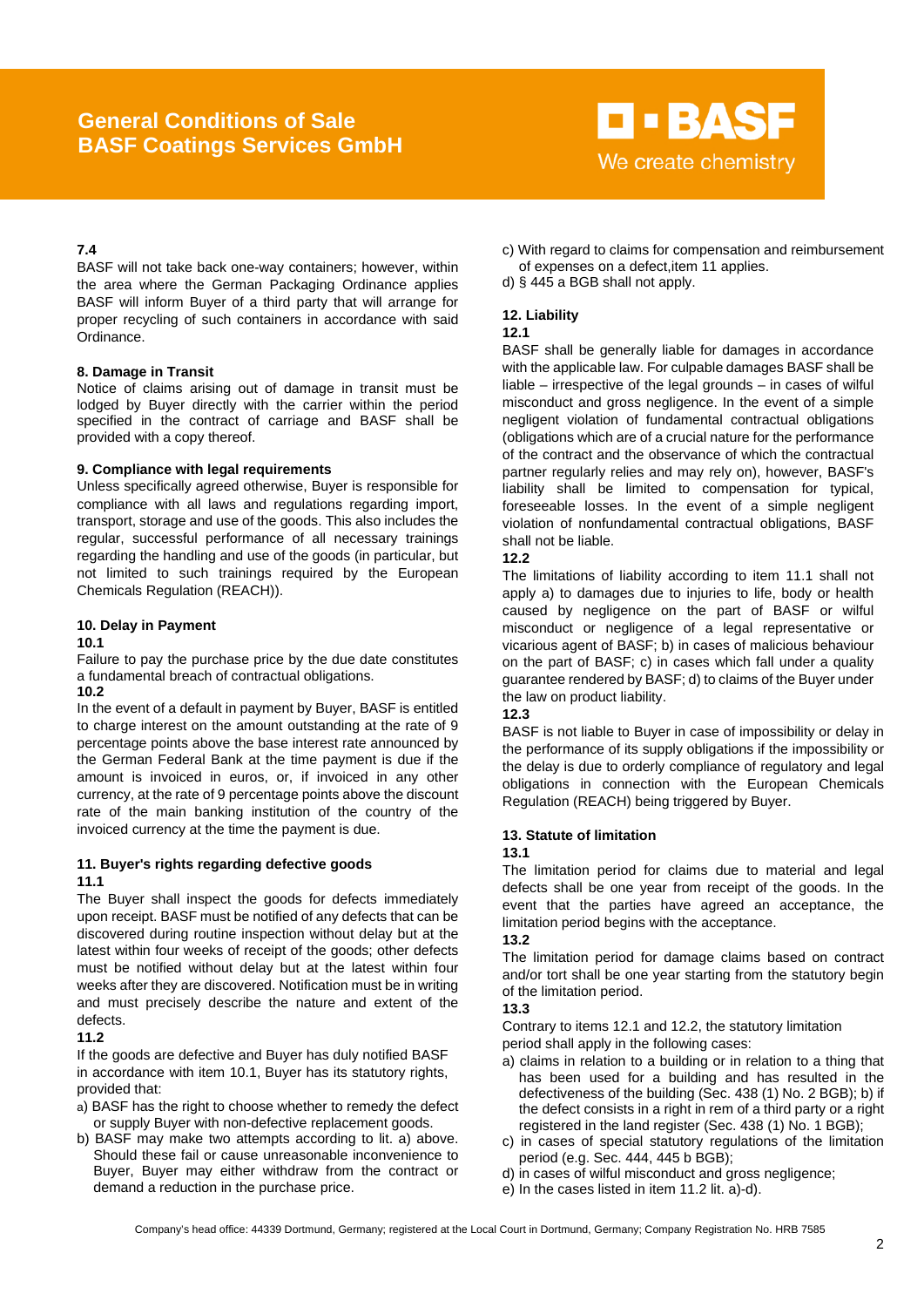

## **14. Set off, Right of Retention**

Buyer may only set off claims from BASF against or exercise rights of retention based on an undisputed or finally adjudicated counterclaim.

#### **15. Security**

If there are reasonable doubts as to Buyer's ability to pay, especially if Buyer is in default of payment, BASF may, subject to further claims, revoke agreed credit periods and make further deliveries or request prepayments dependent on the provision of sufficient security.

#### **16. Retention of Title**

#### **16.1** *Simple Retention of Title*

Title to the goods delivered shall not pass to Buyer before the purchase price has been paid in full.

## **16.2** *Expanded Retention of Title*

In case Buyer has paid the purchase price for the goods delivered but not yet completely fulfilled other debts arising out of his business relationship with BASF, BASF retains, in addition, title to the goods delivered until all such outstanding debts have been completely paid

#### **16.3** *Retention of Title with processing clause*

In the event Buyer processes the goods delivered by BASF, BASF shall be considered manufacturer and shall directly acquire sole title to the newly produced goods. If the processing involves other materials, BASF shall directly acquire joint title to the newly produced goods in the proportion of the invoice value of the goods delivered by BASF to the invoice value of the other materials.

**16.4** *Retention of Title with combination and blending clause* If the goods delivered by BASF are combined or blended with material owned by Buyer, which has to be considered the main material, it is deemed to be agreed that Buyer transfers to BASF the joint title to such main material in the proportion of the invoice value of the goods delivered by BASF to the invoice value (or, if the invoice value cannot be determined to the market value) of the main material. Buyer holds in custody for BASF any sole or joint ownership originating therefrom at no expense for BASF.

## **16.5** *Extended Retention of Title with blanket assignment*

Buyer shall have in the ordinary course of business free disposal of the goods owned by BASF, provided that Buyer meets its obligations under the business relationship with BASF in due time. Buyer already assigns to BASF all claims in connection with the sale of goods to which BASF reserves the right of retention of title when concluding the sales agreement with BASF; should BASF have acquired joint title in case of processing, combination or blending, such assignment to BASF takes place in the proportion of the value of the goods delivered by BASF with retention of title to the value of the goods of third parties with retention of title. Buyer already assigns to BASF any future confirmed balance claims under current account agreements in the amount of

the outstanding claims of BASF when concluding the sales agreement with BASF.

#### **16.6** *Right of Access/Disclosure*

At the request of BASF, Buyer shall provide all necessary information on the inventory of goods owned by BASF and on the claims assigned to BASF. Furthermore, at the request of BASF, Buyer shall identify on the packaging BASF's title to the goods and shall notify its customers of the assignment of the claims to BASF.

## **16.7** *Late Payment*

In the event of late payment by Buyer, BASF is entitled, without rescinding the sales agreement and without granting a period of grace, to demand the temporary surrender of the goods owned by BASF at Buyer's expense and to revoke the permission for the Buyer to dispose of and process the goods **16.8** *Partial Waiver clause*

Should the realizable value of the securities exceed BASF's open claims by more than 10%, BASF waives securities to this extent upon request of the Buyer. BASF shall have the right to select the goods for which the securities are waived.

#### **17. Force Majeure**

To the extent any incident or circumstance beyond BASF's control (including natural occurrences, war, strikes, lock-outs, shortages of raw materials and energy, obstruction of transportation, breakdown of manufacturing equipment, cyberattacks, fire, explosion, epidemic or pandemic (whether or not officially declared by the WHO), acts of authorities) reduces the availability of goods from the plant from which BASF receives the goods such that BASF cannot fulfill its obligations under this contract (taking into account on a pro rata basis other internal and external supply obligations), BASF shall (i) be relieved from his obligations under this contract to the extent BASF is prevented from performing such obligations and (ii) have no obligation to procure goods from other sources. The first sentence does also apply to the extent such incident or circumstance renders the contractual performance commercially useless for BASF over a long period or occurs with suppliers of BASF. If the aforementioned occurrences last for a period of more than 3 months, BASF is entitled to withdraw from the contract without the Buyer having any right to compensation.

#### **18. Place of payment**

Regardless of the place of delivery of goods or documents, the place of payment shall be BASF's place of business.

#### **19. Communication**

Any notice or other communication required to be received by a party is only effective at the moment it reaches this party. If a time limit has to be observed, the notice or other communication has to reach the recipient party within such time limit.

## **20. Data Protection 20.1**